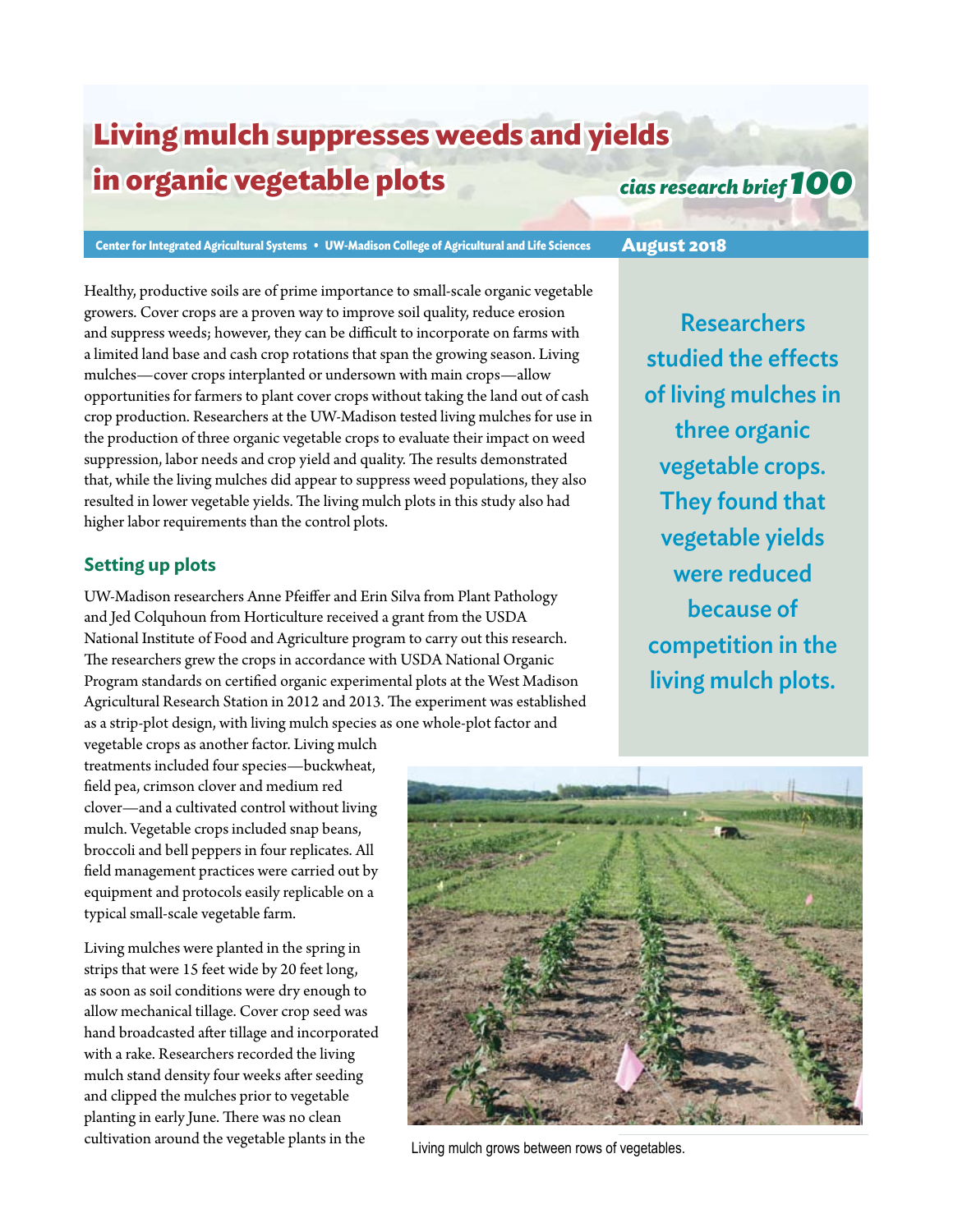living mulch. Every 10 to 14 days throughout the growing season, the mulches were mowed with a standard walk-behind lawn mower, control plots were hoed, and all plots were weeded in-row. Prior to each mowing, the researchers recorded the living mulch height, biomass of both weeds and living mulch, and weed species counts. Following mowing or cultivation, both control and living mulch plots were hand weeded within vegetable rows. Labor time for mechanical and hand cultivation was recorded for each plot.

The researchers planted snap beans and transplanted bell peppers into plots immediately after the living mulch was clipped in early June. Broccoli was transplanted into plots in late July. Snap beans were direct seeded. Broccoli and bell pepper transplants were punch-planted by digging a small hole in the living mulch with a trowel and inserting the transplant. About 10 days after transplanting or after the first true leaves developed, researchers side-dressed the plants with granulated composted chicken manure. Early-season irrigation in 2012 was provided by garden hose and watering wand. Drip irrigation was installed in mid-July 2012 and used for the remainder of 2012 and all of 2013. Extremely hot and dry conditions in 2012 resulted in water stress in all of the plants despite regular water application.

### **Weed growth and living mulches**

Weed biomass and density in the living mulch systems varied throughout the growing season. In both 2012 and 2013, buckwheat and field peas mostly died out at the first mowing. The biomass from these mulches degraded quickly and provided little weed control for the rest of the growing season. Medium red clover and crimson clover were resilient to mowing and survived for the rest of the season. In 2012, buckwheat, crimson clover and field peas had greater biomass at the first mowing compared to later mowings. Buckwheat biomass was significantly higher at the first mowing than that of the other living mulches, followed by field pea in 2012. Field pea had the highest biomass at first mowing in 2013. Crimson clover produced the most biomass mid-season, and medium red clover in late season in both 2012 and 2013.

Prior to early June in all of the treatments, pre-mowing weed density and weed biomass were inversely related to living mulch biomass. But after the first mowing and subsequent hand cultivation, weed



Field pea (foreground) and buckwheat (background) had high biomass at the first mowing, but then died out and provided little weed control.

biomass was lower in the cultivated control plots for the remainder of the season as compared to the living mulch plots. This was true for all living mulch treatments, including the ones where clover survived after mowing.

#### **Yield results by crop**

The researchers measured marketable yield for each of the three crops. In order to determine marketability, they evaluated the crops in terms of size, uniformity of appearance, and level of pest damage. Snap beans were harvested once per season when most pods were mature, and marketable beans were counted, weighed and 20 were randomly measured for length.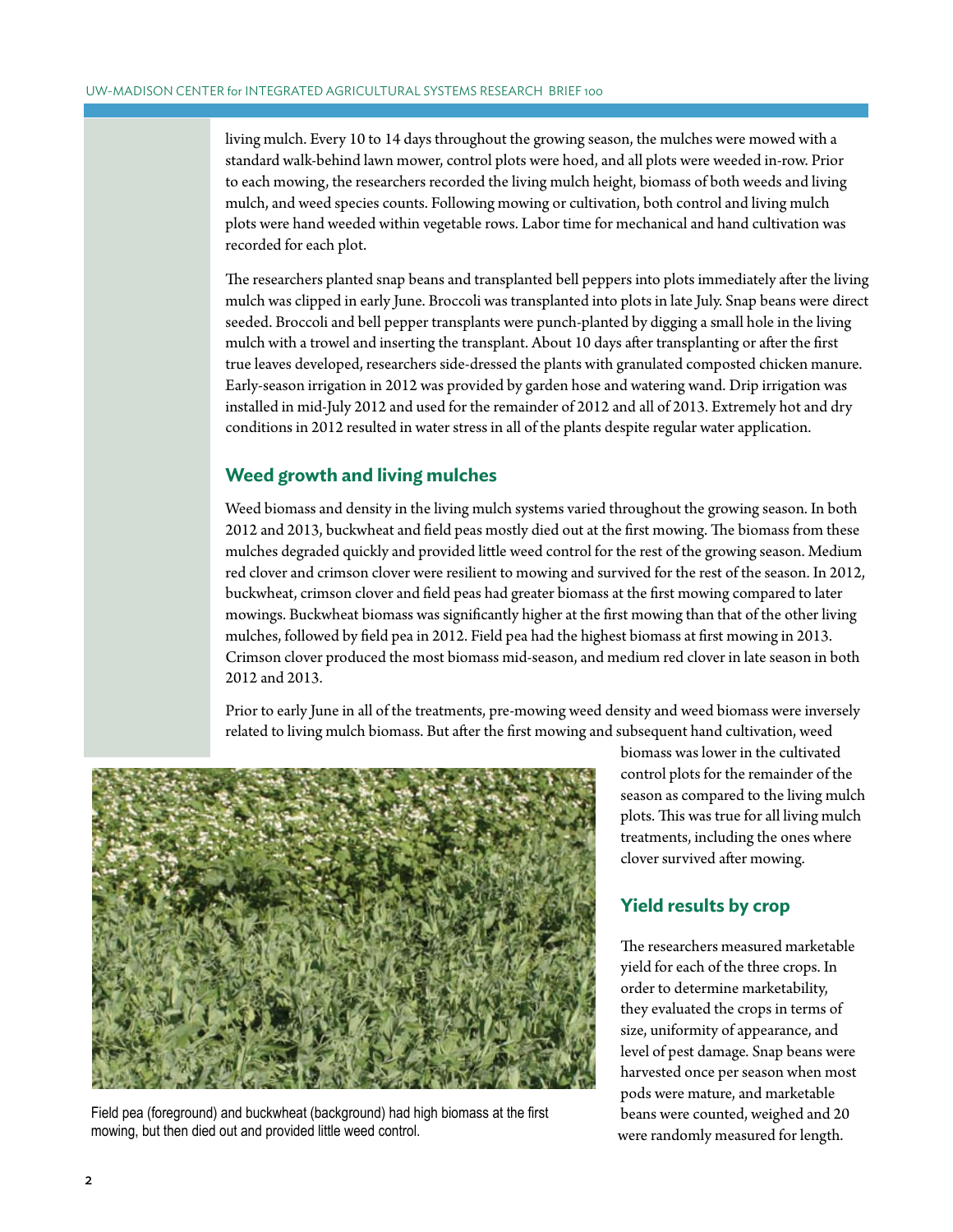Bell peppers were harvested at the green-ripe stage on three dates each year. Researchers counted the number of pepper plants in each plot, and harvested all ripe and damaged bell peppers. After sorting out the non-marketable peppers, researchers weighed and counted the remaining fruit. Ten randomly selected peppers were graded on shape and measured for length, width and wall thickness. Broccoli was harvested once per season. In each broccoli plot, researchers obtained stand counts and harvested all heads. All marketable heads were weighed and counted, and 10 randomly selected heads were measured. Non-marketable crops were counted and weighed with notes taken on the reasons for nonmarketability.

For all three of the vegetables, yields were lower in living mulch treatments than the cultivated control treatment. The competition for light, water and nutrients from weeds and living mulches impacted crop productivity.

Head development of broccoli was delayed in all plots and resulted in no marketable yields in the living mulch plots. Although all of the broccoli heads in the living mulch plots were less than the designated minimum size of 4 inches, the heads were otherwise of high quality. In the cultivated control treatments, 2012 broccoli yield was 1,837 lbs. per acre and 2013 broccoli yield was 3,719 lbs. per acre.

In 2012, the bell pepper yield was the highest in the cultivated control (see Figure 1 below). The other living mulch treatments were statistically similar. In 2013, bell pepper yield was again the highest in the cultivated control and statistically similar in all of the living mulch treatments. The primary reason for bell pepper non-marketability was rot, including blossom end rot and sun scald. Mowing



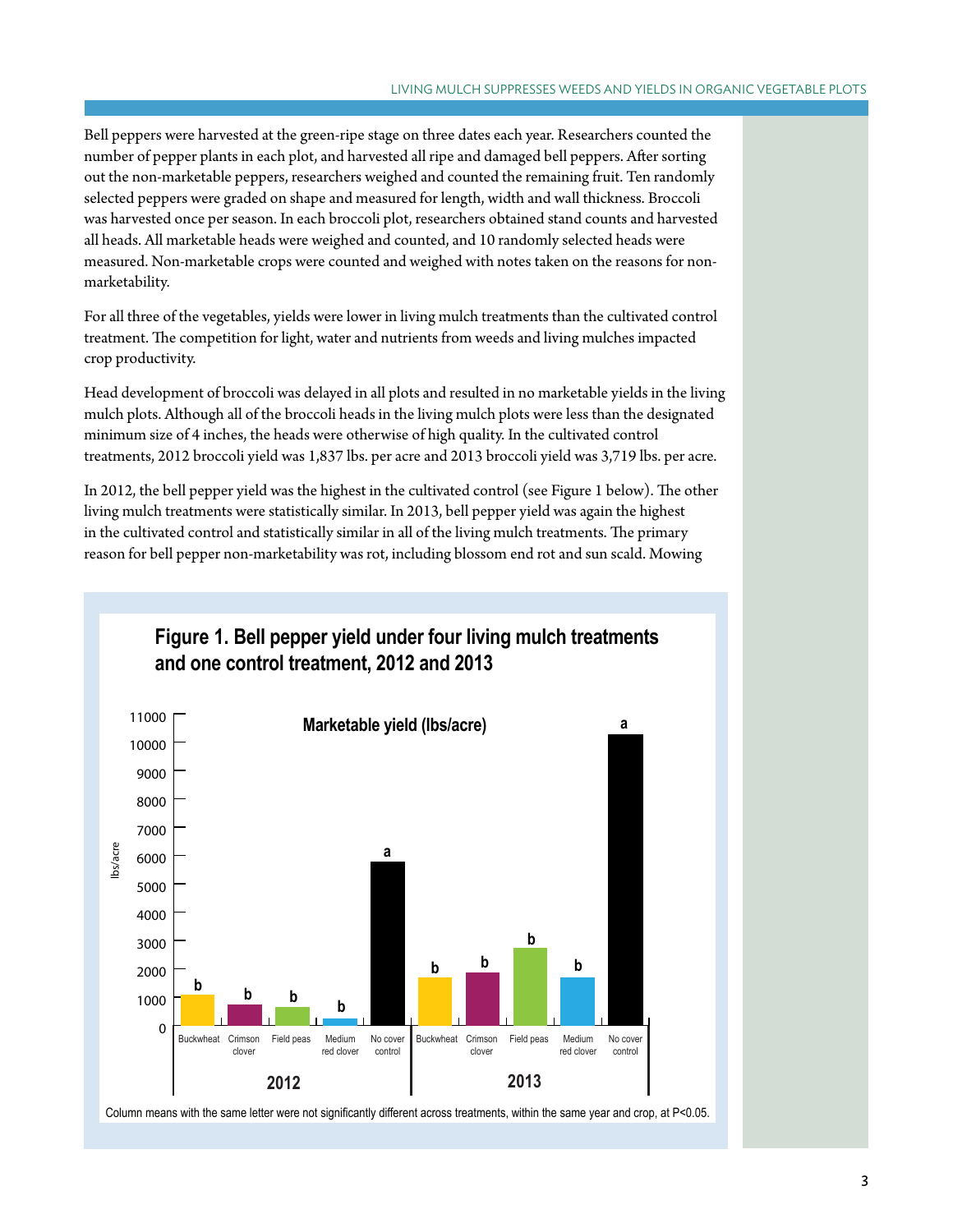the mulches when the plants were fruiting was challenging and resulted in injury of 10 percent of the non-marketable peppers. In 2012, bell pepper diameter, length, wall width and grade were greater for those in the cultivated control and buckwheat plots compared to the red clover treatment. In 2013, bell pepper diameter in the cultivated control treatment was greater than those from the crimson clover and medium red clover treatments, but not different from the field pea or buckwheat treatments. No differences in wall width, length or grade between treatments were observed in 2013.

Snap bean yield was lower in the living mulch treatments than the cultivated control in both 2012 and 10000 2013 (see Figure 2 below). Snap bean length did not differ by treatment in either year. In both 2012 and 2013, about one-third of the snap beans that had been classified as unmarketable were immature at harvest. In 2012, bean rust accounted for an additional 21 percent of non-marketable snap beans. Other reasons for non-marketability included general surface marring and mower damage. There were o their reasons for non-marketability metallical general ourneer maring and moved and

**Figure 2. Snap bean yield under four living mulch treatments**



#### **Labor time required**

The living mulch systems had greater labor needs compared to the cultivated control (see Figure 3 on page 5). Time required for mowing and in-row hand weeding varied by living mulch treatment and time of year. The drought conditions in 2012 slowed all plant growth, so less mowing was needed that year. All living mulch plots (including died down buckwheat and peas) were mowed all summer for consistency — four times in 2012 and six times in 2013. Crimson clover required significantly more management time than the cultivated control in 2012; in 2013 both crimson clover and medium red clover required significantly more management time than the cultivated control. Higher cover crop biomass in the clover plots meant more time was required for mowing than in the buckwheat and field pea plots.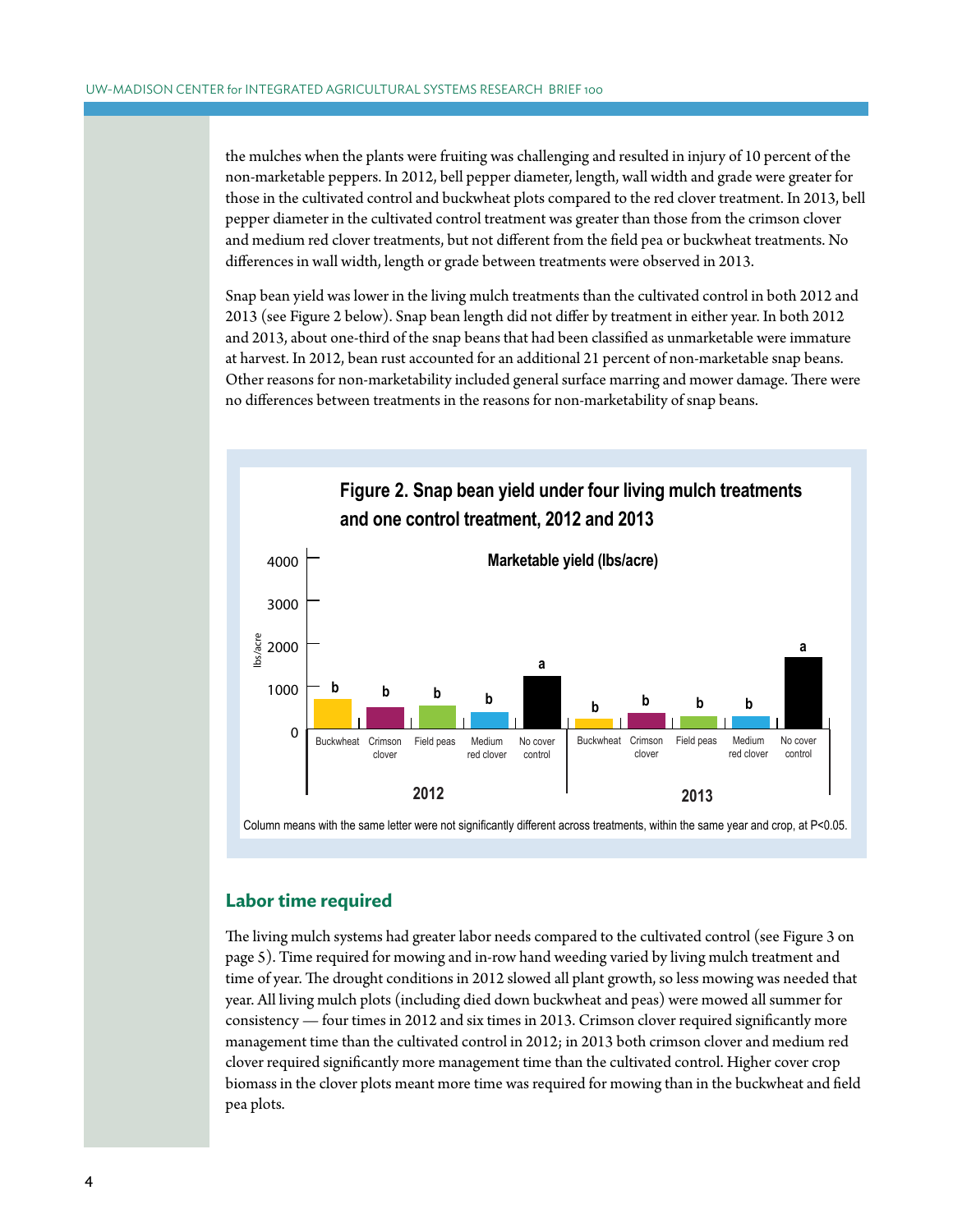

Column means with the same letter were not significantly different across treatments, within the same year and crop, at P<0.05.

### **Factors limiting living mulch success**

Several factors contributed to the limited success of living mulches in this study. First, relatively high prior weed pressure on this field site may have reduced vegetable yields. A living mulch system in a plot with less of a weed seedbank and weed competition may result in vegetable yield and management requirements that are closer to the tilled control.

Second, drought stress in 2012 likely significantly impacted crop yield results that year. While living mulch germination in 2012 was successful, cover establishment was slow, most likely due to limited water availability. Drought conditions probably also exacerbated the competition between vegetables and living mulches for water and nutrients.

Labor time requirements for the living mulch plots were higher than the



cultivated control plots. In particular, Labor requirements were higher in the living mulch plots than the cultivated control.